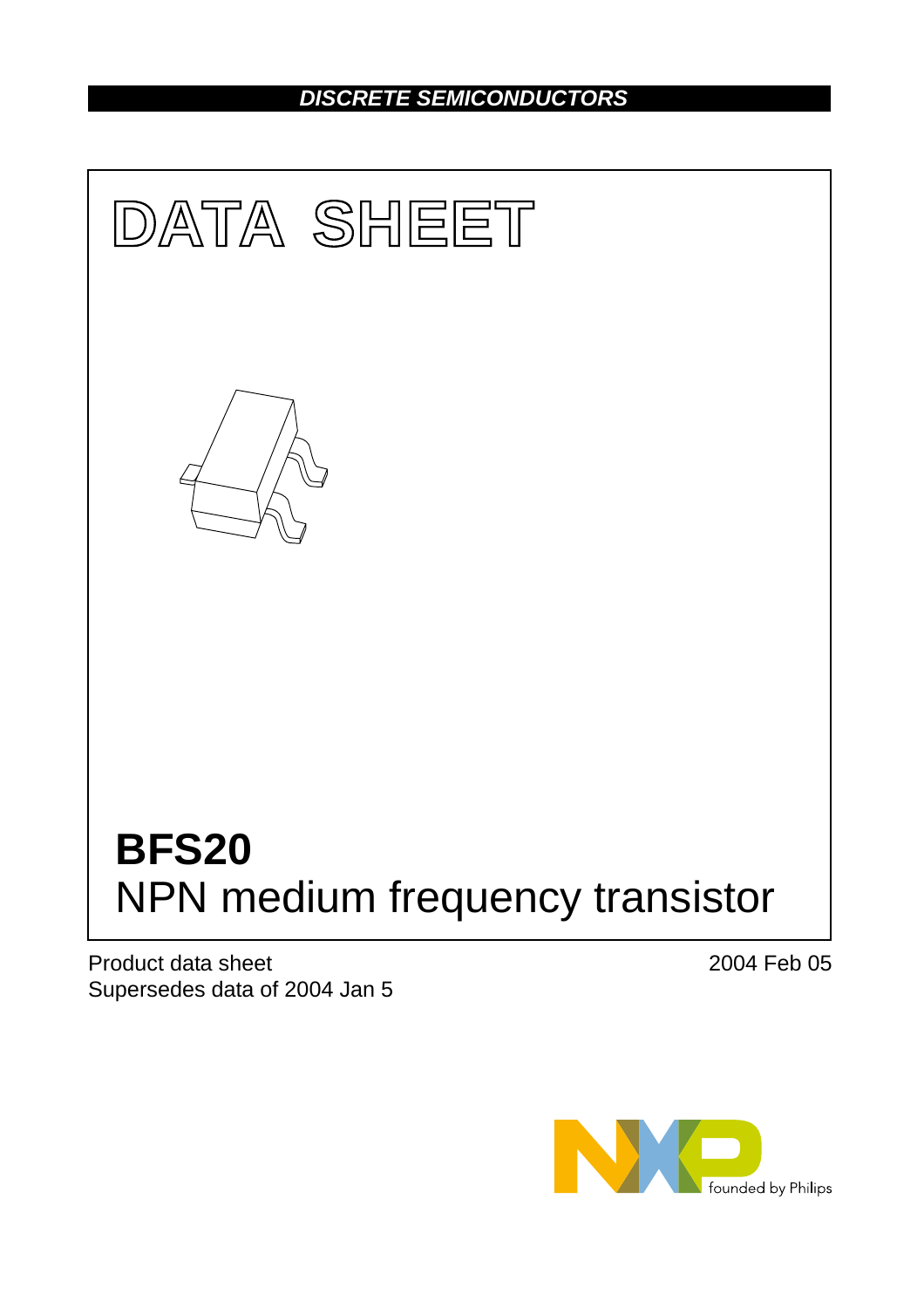### **NPN medium frequency transistor George Constructs RFS20**

### **FEATURES**

- $\bullet$  I<sub>C(max)</sub> = 25 mA
- $V_{CEO(max)} = 20 V$
- Very low feedback capacitance (typ. 350 fF).

### **APPLICATIONS**

• IF and VHF thick and thin-film circuit applications.

#### **DESCRIPTION**

NPN medium frequency transistor in a SOT23 plastic package.

#### **MARKING**

| <b>TYPE NUMBER</b> | <b>MARKING CODE(1)</b> |  |
|--------------------|------------------------|--|
| BFS20              | ር 1*                   |  |

#### **Note**

- <span id="page-1-0"></span>1.  $* = p$  : Made in Hong Kong.
	- $* = t$  : Made in Malaysia.

 $* = W$  : Made in China.

#### **ORDERING INFORMATION**

| <b>TYPE</b>   | <b>PACKAGE</b> |                                          |                   |
|---------------|----------------|------------------------------------------|-------------------|
| <b>NUMBER</b> | <b>NAME</b>    | <b>DESCRIPTION</b>                       | <b>VERSION</b>    |
| BFS20         |                | plastic surface mounted package; 3 leads | SOT <sub>23</sub> |

#### **LIMITING VALUES**

In accordance with the Absolute Maximum Rating System (IEC 60134).

| <b>SYMBOL</b>    | <b>PARAMETER</b>              | <b>CONDITIONS</b>                       | MIN.  | MAX.   | <b>UNIT</b> |
|------------------|-------------------------------|-----------------------------------------|-------|--------|-------------|
| $\rm V_{CBO}$    | collector-base voltage        | open emitter                            |       | 30     | V           |
| V <sub>CEO</sub> | collector-emitter voltage     | open base                               |       | 20     | ν           |
| V <sub>EBO</sub> | emitter-base voltage          | open collector                          |       | 4      | V           |
| $I_{\rm C}$      | collector current (DC)        |                                         |       | 25     | mA          |
| $I_{CM}$         | peak collector current        |                                         |       | 25     | mA          |
| $P_{\text{tot}}$ | total power dissipation       | $T_{\mathsf{amb}}$ $\leq$ 25 °C; note 1 |       | 250    | mW          |
| $T_{\text{stg}}$ | storage temperature           |                                         | $-65$ | $+150$ | °C          |
|                  | junction temperature          |                                         |       | 150    | °C          |
| l amb            | operating ambient temperature |                                         | $-65$ | $+150$ | °C          |

#### **Note**

<span id="page-1-1"></span>1. Transistor mounted on an FR4 printed-circuit board.



Fig.1 Simplified outline (SOT23) and symbol.

# **PINNING**

| <b>PIN</b> | <b>DESCRIPTION</b> |  |
|------------|--------------------|--|
|            | base               |  |
|            | emitter            |  |
|            | collector          |  |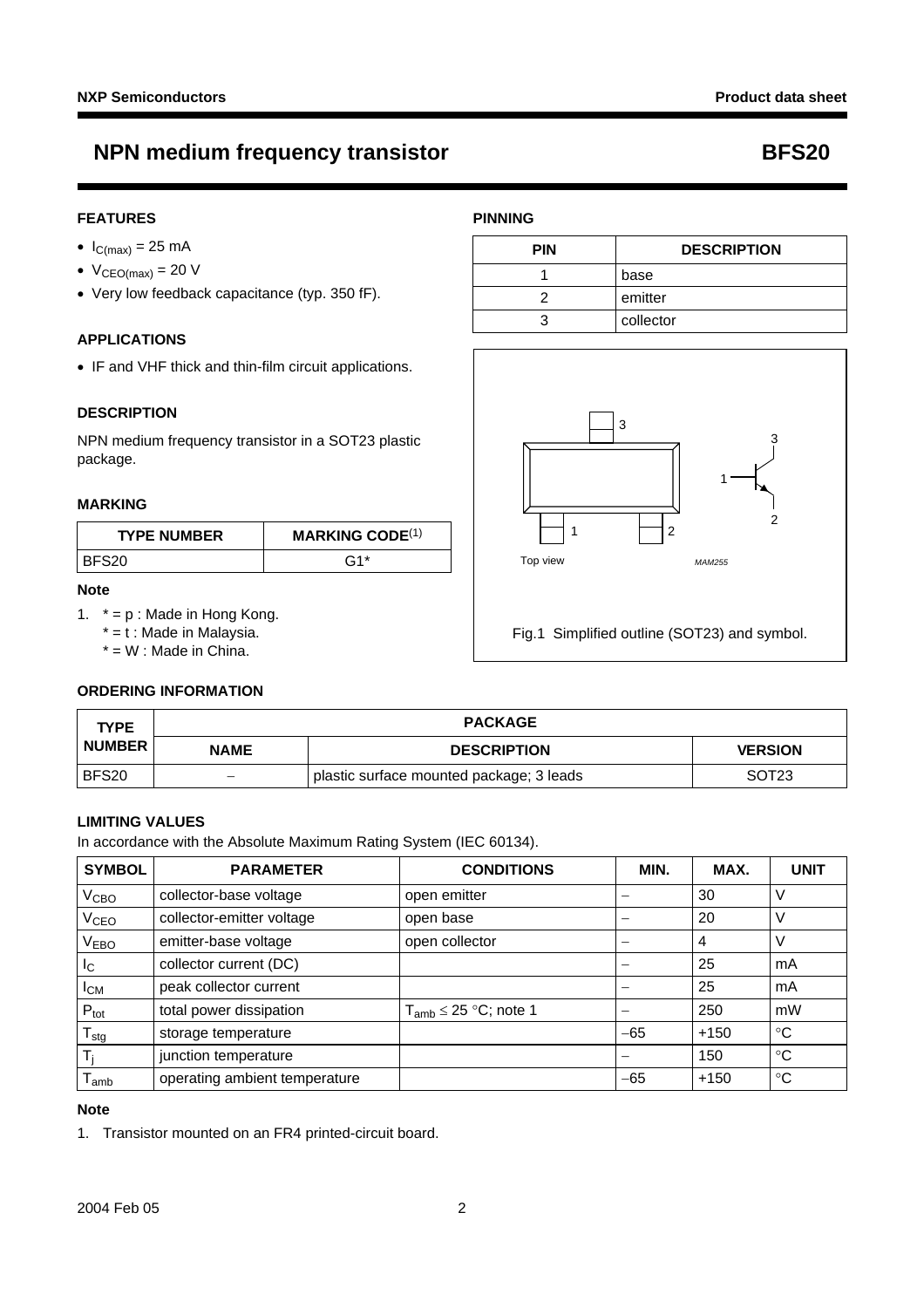## NPN medium frequency transistor **BFS20**

### **THERMAL CHARACTERISTICS**

| <b>SYMBOL</b> | <b>PARAMETER</b>                                 | <b>CONDITIONS</b> | <b>VALUE</b> | UNIT |  |
|---------------|--------------------------------------------------|-------------------|--------------|------|--|
| $R_{th(j-a)}$ | thermal<br>resistance from junction to ambient ' | note              | 500          | K/W  |  |

#### **Note**

<span id="page-2-0"></span>1. Transistor mounted on an FR4 printed-circuit board.

### **CHARACTERISTICS**

 $T_j = 25$  °C unless otherwise specified.

| <b>SYMBOL</b>   | <b>PARAMETER</b>               | <b>CONDITIONS</b>                            | <b>MIN</b>               | TYP. | MAX. | <b>UNIT</b> |
|-----------------|--------------------------------|----------------------------------------------|--------------------------|------|------|-------------|
| <b>I</b> CBO    | collector-base cut-off current | $I_E = 0$ ; $V_{CB} = 20$ V                  |                          |      | 100  | nA          |
|                 |                                | $I_E = 0$ ; $V_{CB} = 20$ V; $T_i = 100$ °C  |                          |      | 10   | μA          |
| $I_{EBO}$       | emitter-base cut-off current   | $I_C = 0$ ; $V_{EB} = 4 V$                   |                          |      | 100  | nA          |
| $h_{FE}$        | DC current gain                | $I_C = 7$ mA; $V_{CF} = 10$ V                | 40                       | 85   |      |             |
| V <sub>BE</sub> | base-emitter voltage           | $I_C = 7$ mA; $V_{CF} = 10$ V                |                          | 740  | 900  | mV          |
| $C_c$           | collector capacitance          | $I_E = I_e = 0$ ; $V_{CB} = 10$ V; f = 1 MHz | $\overline{\phantom{a}}$ |      |      | pF          |
| $C_{re}$        | feedback capacitance           | $I_C = 0$ ; $V_{CB} = 10$ V; f = 1 MHz       |                          | 350  |      | fF          |
| $f_{\text{T}}$  | transition frequency           | $I_C = 5$ mA; $V_{CF} = 10$ V; f = 100 MHz   | 275                      | 450  |      | MHz         |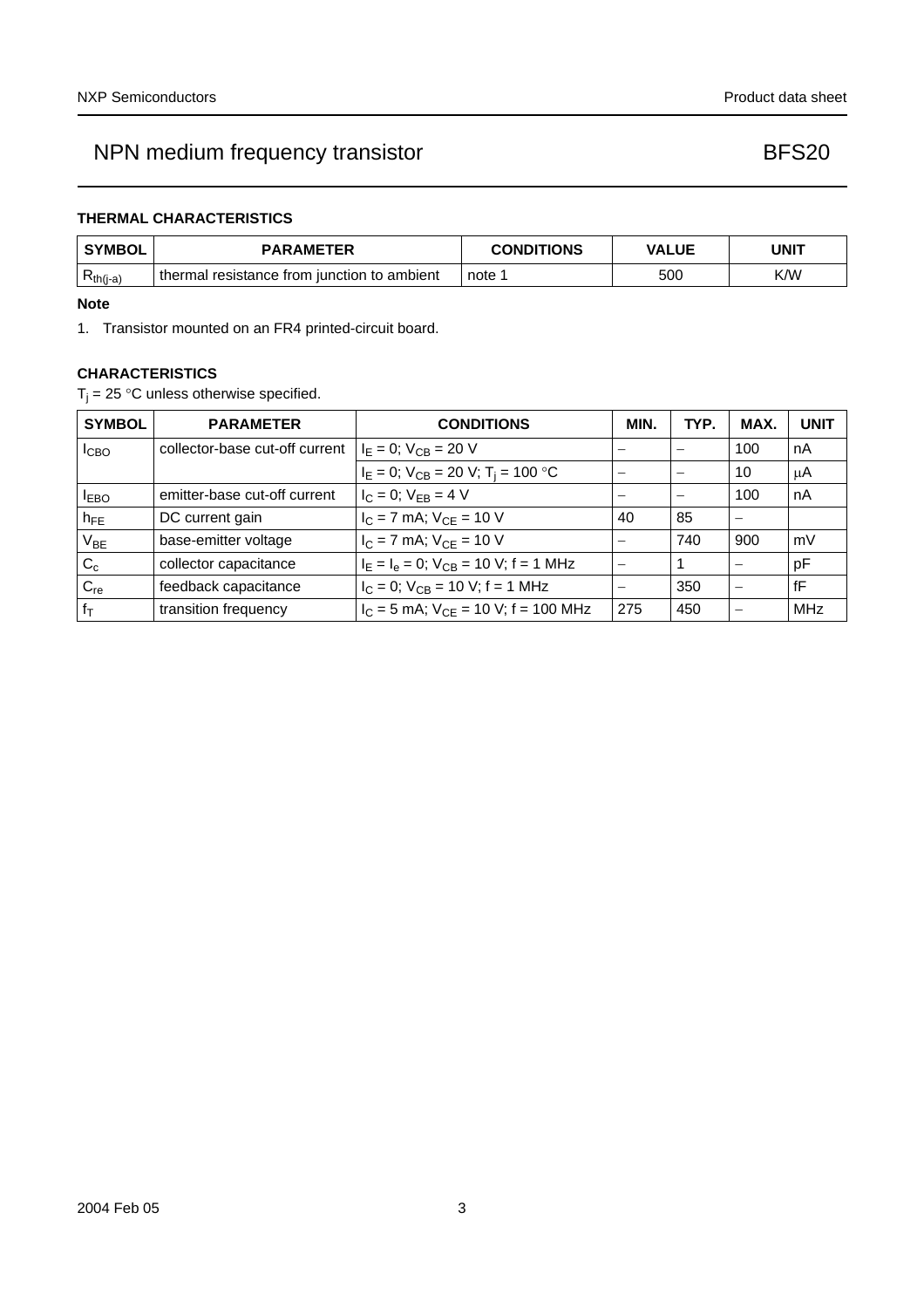## NPN medium frequency transistor **BFS20**

### **PACKAGE OUTLINE**

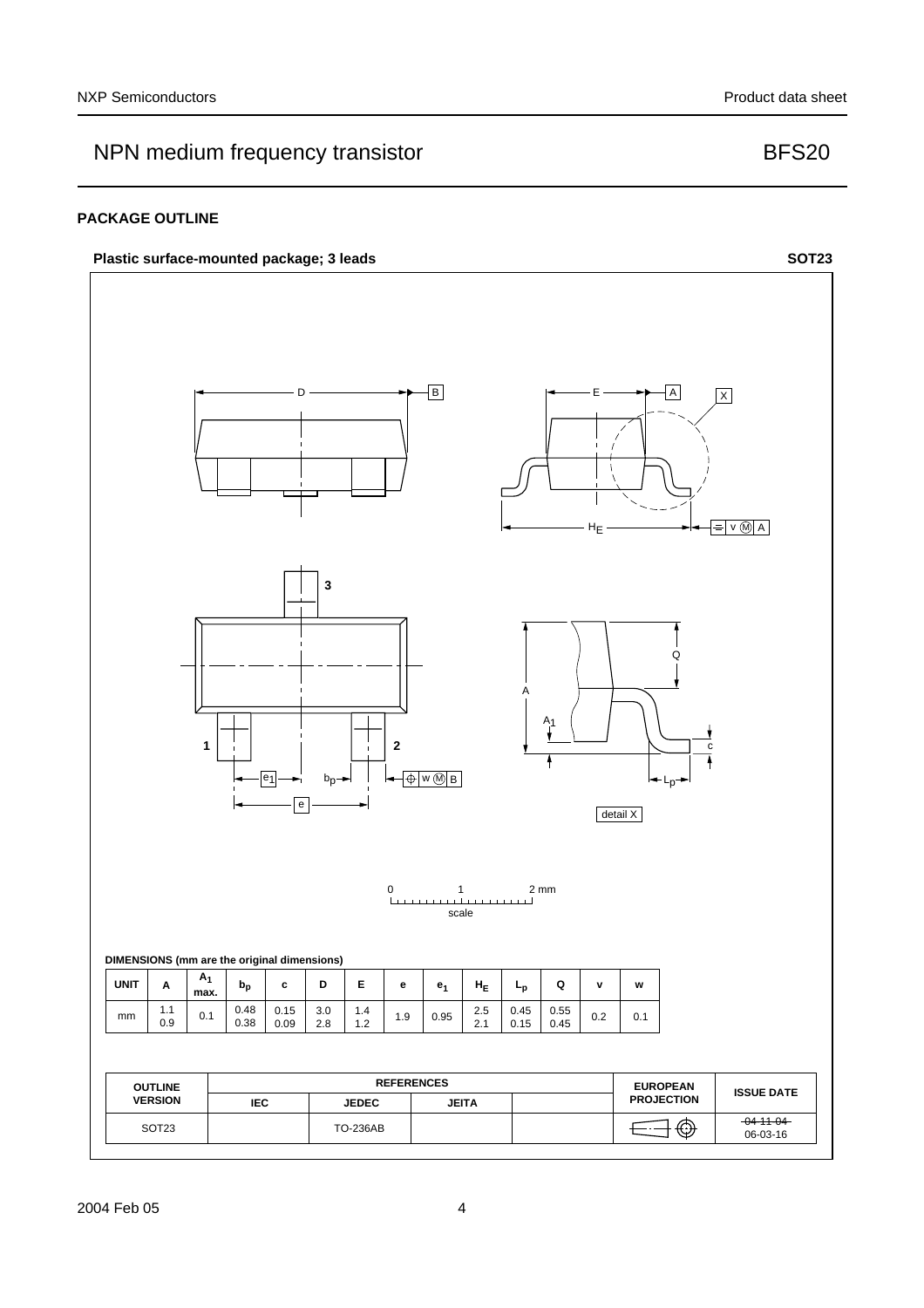### NPN medium frequency transistor **BFS20**

#### **DATA SHEET STATUS**

| <b>DOCUMENT</b><br><b>STATUS(1)</b> | <b>PRODUCT</b><br><b>STATUS(2)</b> | <b>DEFINITION</b>                                                                        |
|-------------------------------------|------------------------------------|------------------------------------------------------------------------------------------|
| Objective data sheet                | Development                        | This document contains data from the objective specification for product<br>development. |
| Preliminary data sheet              | Qualification                      | This document contains data from the preliminary specification.                          |
| Product data sheet                  | Production                         | This document contains the product specification.                                        |

#### **Notes**

- <span id="page-4-0"></span>1. Please consult the most recently issued document before initiating or completing a design.
- <span id="page-4-1"></span>2. The product status of device(s) described in this document may have changed since this document was published and may differ in case of multiple devices. The latest product status information is available on the Internet at URL http://www.nxp.com.

#### **DISCLAIMERS**

**General** — Information in this document is believed to be accurate and reliable. However, NXP Semiconductors does not give any representations or warranties, expressed or implied, as to the accuracy or completeness of such information and shall have no liability for the consequences of use of such information.

**Right to make changes** – NXP Semiconductors reserves the right to make changes to information published in this document, including without limitation specifications and product descriptions, at any time and without notice. This document supersedes and replaces all information supplied prior to the publication hereof.

**Suitability for use**  $-MXP$  Semiconductors products are not designed, authorized or warranted to be suitable for use in medical, military, aircraft, space or life support equipment, nor in applications where failure or malfunction of an NXP Semiconductors product can reasonably be expected to result in personal injury, death or severe property or environmental damage. NXP Semiconductors accepts no liability for inclusion and/or use of NXP Semiconductors products in such equipment or applications and therefore such inclusion and/or use is at the customer's own risk.

**Applications** ⎯ Applications that are described herein for any of these products are for illustrative purposes only. NXP Semiconductors makes no representation or warranty that such applications will be suitable for the specified use without further testing or modification.

**Limiting values** – Stress above one or more limiting values (as defined in the Absolute Maximum Ratings System of IEC 60134) may cause permanent damage to the device. Limiting values are stress ratings only and operation of the device at these or any other conditions

above those given in the Characteristics sections of this document is not implied. Exposure to limiting values for extended periods may affect device reliability.

**Terms and conditions of sale** - NXP Semiconductors products are sold subject to the general terms and conditions of commercial sale, as published at http://www.nxp.com/profile/terms, including those pertaining to warranty, intellectual property rights infringement and limitation of liability, unless explicitly [otherwise agreed to in writing by NXP Semiconductors. In](http://www.nxp.com/profile/terms)  case of any inconsistency or conflict between information in this document and such terms and conditions, the latter will prevail.

**No offer to sell or license** - Nothing in this document may be interpreted or construed as an offer to sell products that is open for acceptance or the grant, conveyance or implication of any license under any copyrights, patents or other industrial or intellectual property rights.

**Export control** — This document as well as the item(s) described herein may be subject to export control regulations. Export might require a prior authorization from national authorities.

**Quick reference data** — The Quick reference data is an extract of the product data given in the Limiting values and Characteristics sections of this document, and as such is not complete, exhaustive or legally binding.